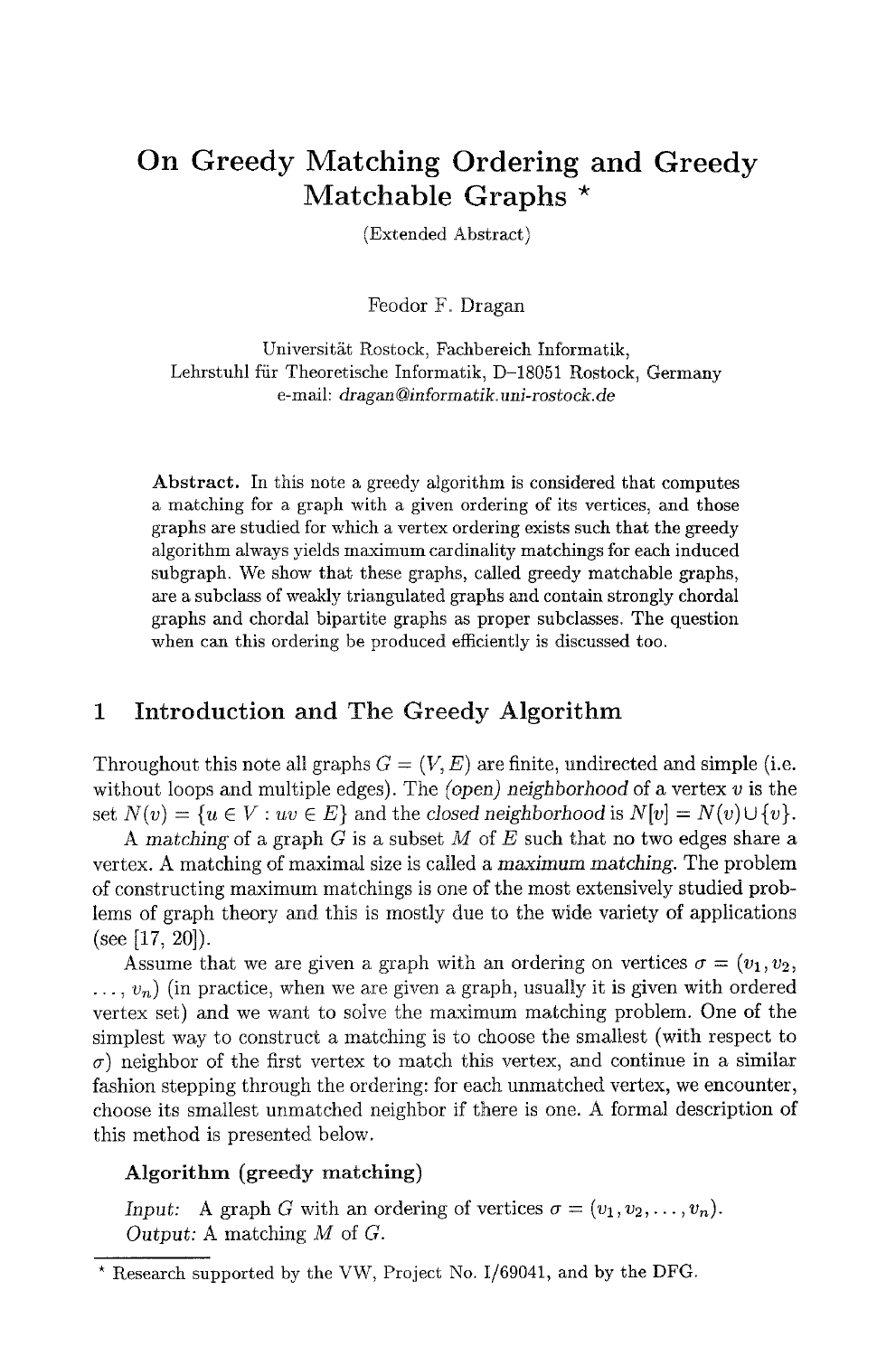*Complexity:*  $O(|V| + |E|)$ *. Method:*   $V' := V$ ;  $M := \emptyset$ ; for  $i := 1$  to n do if  $v_i \in V'$  and  $N(v_i) \cap V' \neq \emptyset$  then choose a neighbor  $u \in V'$  of  $v_i$  which is smallest with respect to  $\sigma$ ; add the edge  $v_iu$  to  $M$ ; delete the vertices  $v_i$  and u from  $V'$ 

Such a strategy is used by QUEYRANNE ET AL. [21] to solve special transport problems and by DAHLHAUS and KARPINSKI [6] to compute a maximum matching for strongly chordal graphs. A graph G is called *strongly chordal* if it admits a *strong simplicial ordering* [8], i.e. an ordering  $\sigma$  of the vertices of G such that

1. if  $a < \{b, c\}$  and  $ab, ac \in E$  then  $bc \in E$ , 2. if  $ab, ac, bd \in E$ ,  $a < d$  and  $b < c$  then  $cd \in E$ .

(We write  $a < b$  whenever in a given ordering  $\sigma$  vertex a has a smaller number than vertex b.) DAHLHAUS and KARPINSKI have shown in [6] that along a strong simplicial ordering the greedy matching algorithm always yields a maximum matching. Moreover, this ordering allows to compute a maximum matching for every induced subgraph of a strongly chordal graph, i.e. to solve a kind of constrained matching problem, when we want to find a maximum matching M of a graph  $G$  such that both end vertices of each edge in  $M$  are from a given set  $S \subset V$ . Unfortunately, to date, there are no linear algorithms to give a strong simplicial ordering of a strongly chordal graph  $G = (V, E)$ : the fastest such algorithm takes  $O(|E| \log |V|)$  [19] or  $O(|V|^2)$  [23] time. When a strong simplicial ordering is given then the maximum matching problem is solved in linear time.

In this note we introduce and study the graphs for which a vertex ordering exists such that the greedy matching algorithm always gives maximum matchings for each induced subgraph.

**Definition 1.** An ordering  $\sigma = (v_1, v_2, \ldots, v_n)$  of the vertex set of a graph  $G = (V, E)$  is a greedy matching ordering if, for each induced subgraph F of G with ordering  $\sigma_F$  induced by  $\sigma$ , the matching computed by the above algorithm for  $F$  is a maximum matching.

Definition 2. A graph G is *greedy matchable* if it admits a greedy matching ordering.

We give a characterization of greedy matching orderings in terms of forbidden induced suborderings and present some properties of greedy matchable graphs. We show that these graphs are a subclass of weakly triangulated graphs and contain both strongly chordal graphs and chordal bipartite graphs as proper subclasses. Moreover, not only strongly chordal graphs and chordal bipartite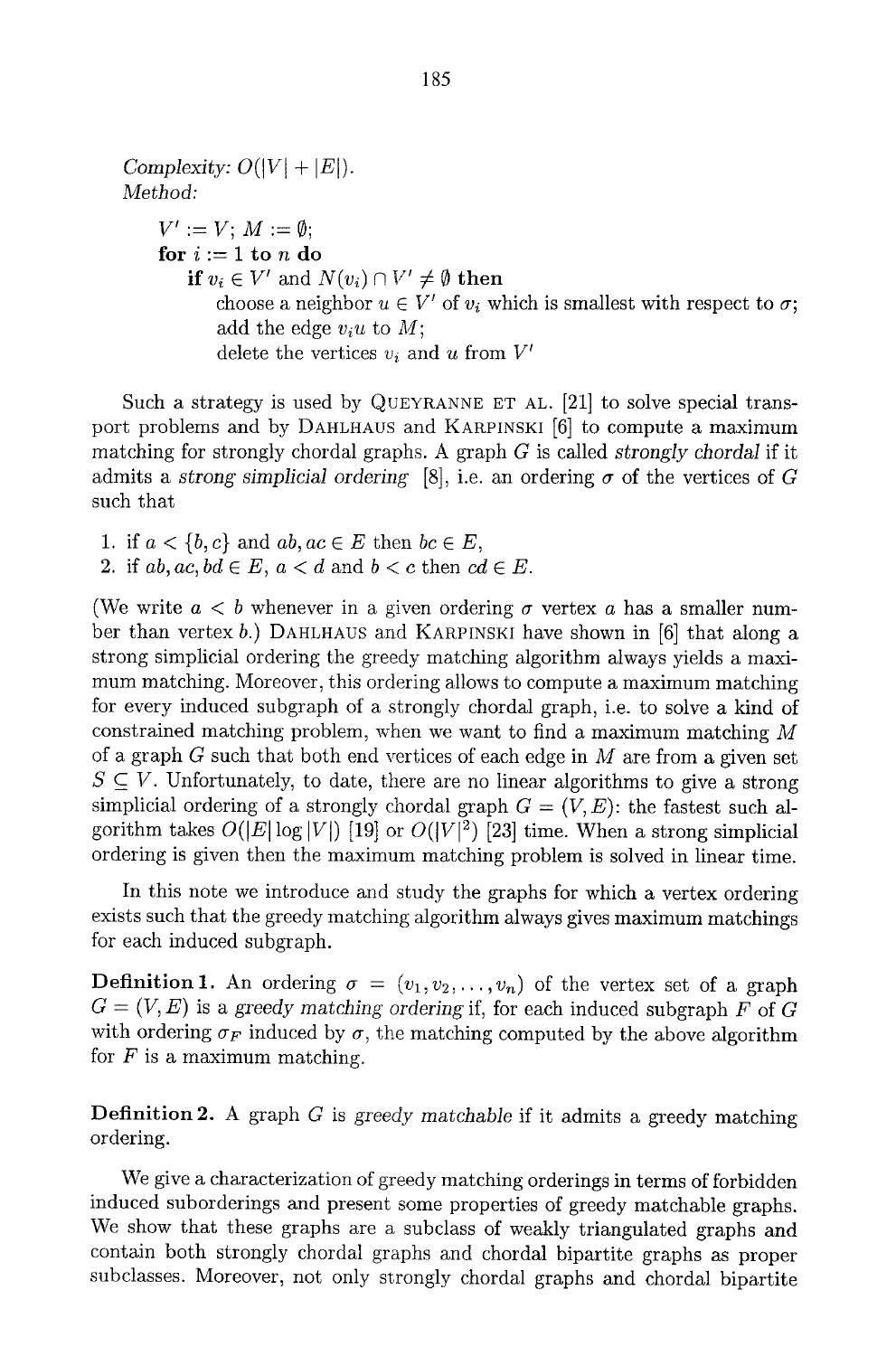graphs are greedy matchable but all graphs which admit an ordering satisfying the second condition of strong simplicial orderings. In the last section we characterize those greedy matchable graphs for which a greedy matching ordering can be produced efficiently by Lexicographic Breadth-First-Search or lexieat ordering.

# **2 Greedy Matching Ordering**

Here we characterize greedy matching orderings by forbidden induced suborders and show that greedy matching orderings can be recognized in  $O(|V||E|)$  time.

In what follows the expression  $\{a, b\} < \{c, d\}$  will mean that in a given ordering  $\sigma$  both vertices a and b have smaller numbers than vertices c and d.

**Definition 3.** An ordering  $\sigma$  of the vertex set of a graph G is admissible if for *every four vertices*  $a, b, c, d$  *of G such that*  $ab, ac, bd \in E$  *the following holds.* 

*(i)* If  $\{a, b\} < \{c, d\}$  then  $cd \in E$ .

(*ii*) If  $a < d < b < c$  and  $ad \notin E$  then  $cd \in E$ .

In other words,  $\sigma$  is admissible for G if G ordered with respect to  $\sigma$  does not contain induced ordered subgraphs listed below.



FIGURE 1. Forbidden ordered subgraphs.

**Theorem 1.** An ordering  $\sigma = (v_1, v_2, \ldots, v_n)$  of the vertex set of a graph G is a greedy matching ordering if and only if it is admissible.

**Proof.** It is easy to see that, for ordered graphs presented in Figure 1, the greedy matching algorithm will give a matching of cardinality one while all these graphs have matching consisting of two edges. Hence, any greedy matching ordering of G must be admissible.

The converse it is sufficient to prove only for graph  $G$  itself; note that an ordering  $\sigma$ , admissible for  $G$ , is admissible for every induced subgraph of  $G$  as well.

For a given matching M of G, we denote by  $M_{\leq x}$  the matching restricted to the set  $\{v \in V : v \leq x\}$ . Let  $M^*$  be an arbitrary maximum matching of G and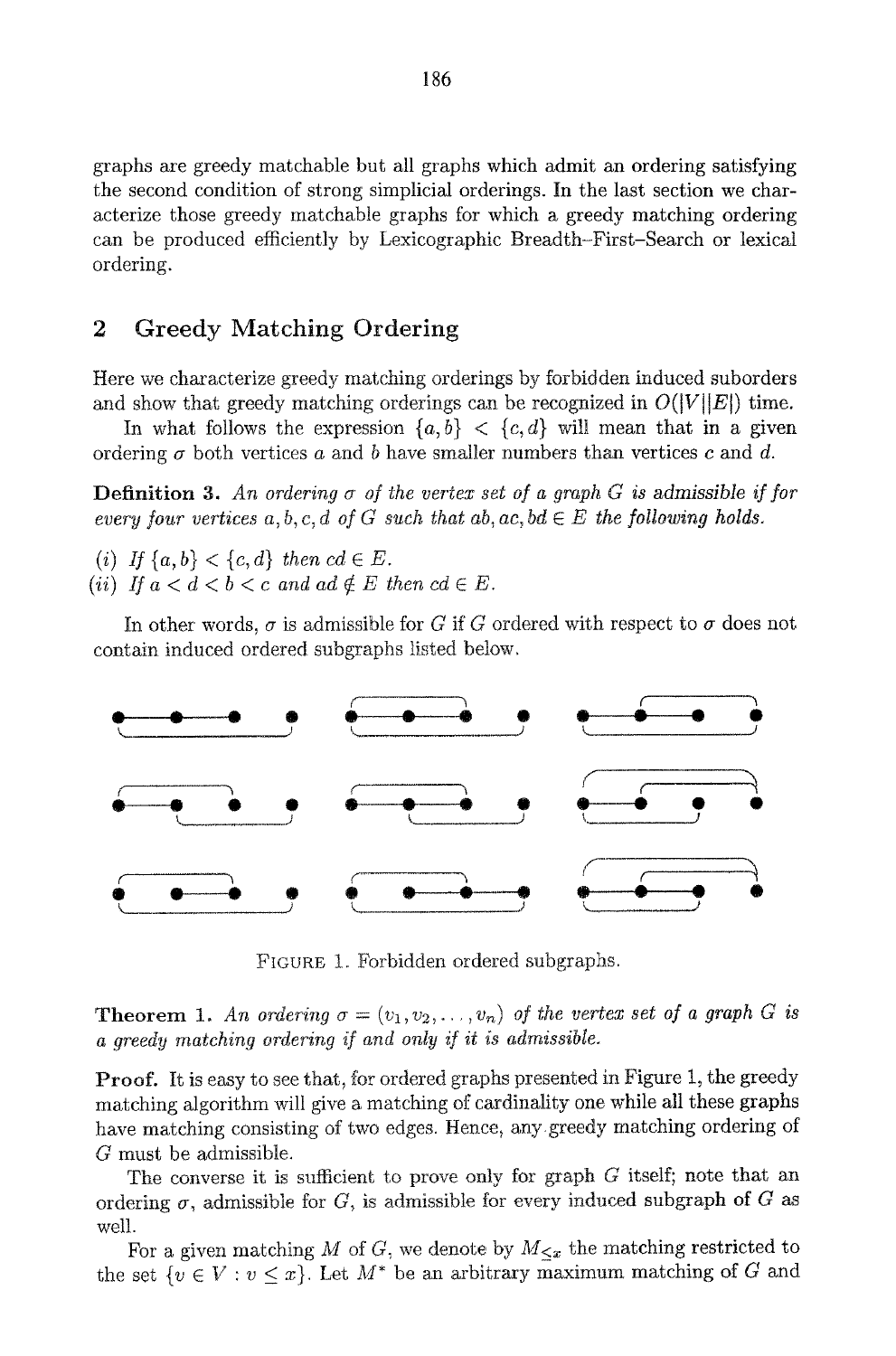$M'$  be the matching of G computed by the above algorithm. We will show that it is possible to transform  $M^*$  to another maximum matching that coincides with M'. Consider the smallest in  $\sigma$  vertex x such that  $M^*_{\leq x}$  and  $M'_{\leq x}$  are different. Then  $M_{< x}^*$  and  $M_{< x}^\prime$  coincide. We distinguish between three cases.

**Case 1.** There is an edge  $xt'$  in  $M'_{\leq x}$  but no edge incident to x in  $M^*_{\leq x}$ .

If vertex  $t'$  is not incident to any edge from  $M^*$  then in  $M^*$  we can replace the edge incident to x by  $xt'$  (since  $M^*$  is a maximum matching such an edge  $xt$  with  $t > x$  exists). Analogously, if vertex  $x$  is not incident to any edge from  $M^*$  then in  $M^*$  we can replace the edge incident to t' by  $xt'.$ Hence, we may assume that there are two edges in  $M^*$  of the form  $t'y$  and xt. Moreover, since  $M^*_{\leq x}$  and  $M'_{\leq x}$  coincide and x has no incident edges in  $M^*_{\leq x}$ , we have  $x < y$  and  $x < t$ .

Thus, the vertices  $t', x, y, t$  with  $t'x, t'y, xt \in E$  fulfill the condition  $t' < x <$  $\{y, t\}$ . So far as  $\sigma$  is an admissible ordering of G, the vertices y and t must be adjacent. But now we can replace in  $M^*$  xt and  $t'y$  by  $t'x$  and  $ty$ .

- **Case 2.** There is an edge xt in  $M^*_{\leq x}$  but no edge incident to x in  $M'_{\leq x}$ . Since there is no edge in  $M'_{\leq x}$  incident to x on step when the vertex t is considered by algorithm either  $t$  is not in  $V'$  or there is in  $V'$  a neighbor of  $t$ smaller than x. In both cases vertex t is incident to an edge from  $M'_{\leq x}$ . This is a contradiction to  $M^*_{\leq x} = M'_{\leq x}$ .
- Case 3. There exists an edge xt in  $M^*_{\leq r}$  and an edge xt' in  $M'_{\leq r}$ . Assume that  $t < t'$ . Since  $xt \notin M'$  and x belongs to V' on step when the vertex t is considered by algorithm there exists a vertex  $y < x$  such that  $ty \in M'$ . But this contradicts  $M^*_{\leq x} = M'_{\leq x}$ . Therefore,  $t' < t < x$ . If vertex  $t'$  is not incident to any edge from  $M^*$  then in  $M^*$  we can replace the

edge *xt* by *xt'*. So, assume that there is an edge  $t'y \in M^*$ . From  $M^*_{\leq x} = M'_{\leq x}$ we conclude that  $y > x$ .

Suppose now that the vertices  $t'$  and  $t$  are adjacent. Since  $t < x$  and  $t'x$ belongs to  $M'$ , by algorithm the vertex t is not in  $V'$  on the step when the vertex  $t'$  is considered. This means that there exists a vertex  $a < t'$  such that  $at \in M'$ . Again a contradiction to  $M^*_{\leq x} = M'_{\leq x}$  arises (recall that  $tx \in M^*$ ). Hence, the vertices  $t'$  and t are not adjacent. Additionally we had  $t' < t <$  $x < y$  and  $t'x,t'y,xt \in E$ . Since  $\sigma$  is an admissible ordering, the vertices y and t must be adjacent in G. As before we can replace in *M\* xt* and *t'y by*   $t'x$  and  $ty$ .

Thus, we have shown how to transform  $M^*$  to a new maximum matching that coincides with M' in  $\{v \in V : v \leq x\}$ . By induction we get a maximum matching that coincides with  $M'$  in V,

From Theorem 1 we can derive that a graph  $G$  is greedy matchable if and only if there is an ordering of  $V$  which contains no suborderings listed in Figure 1.

Recall that an ordering  $\sigma$  is a strong simplicial ordering if the following two conditions hold.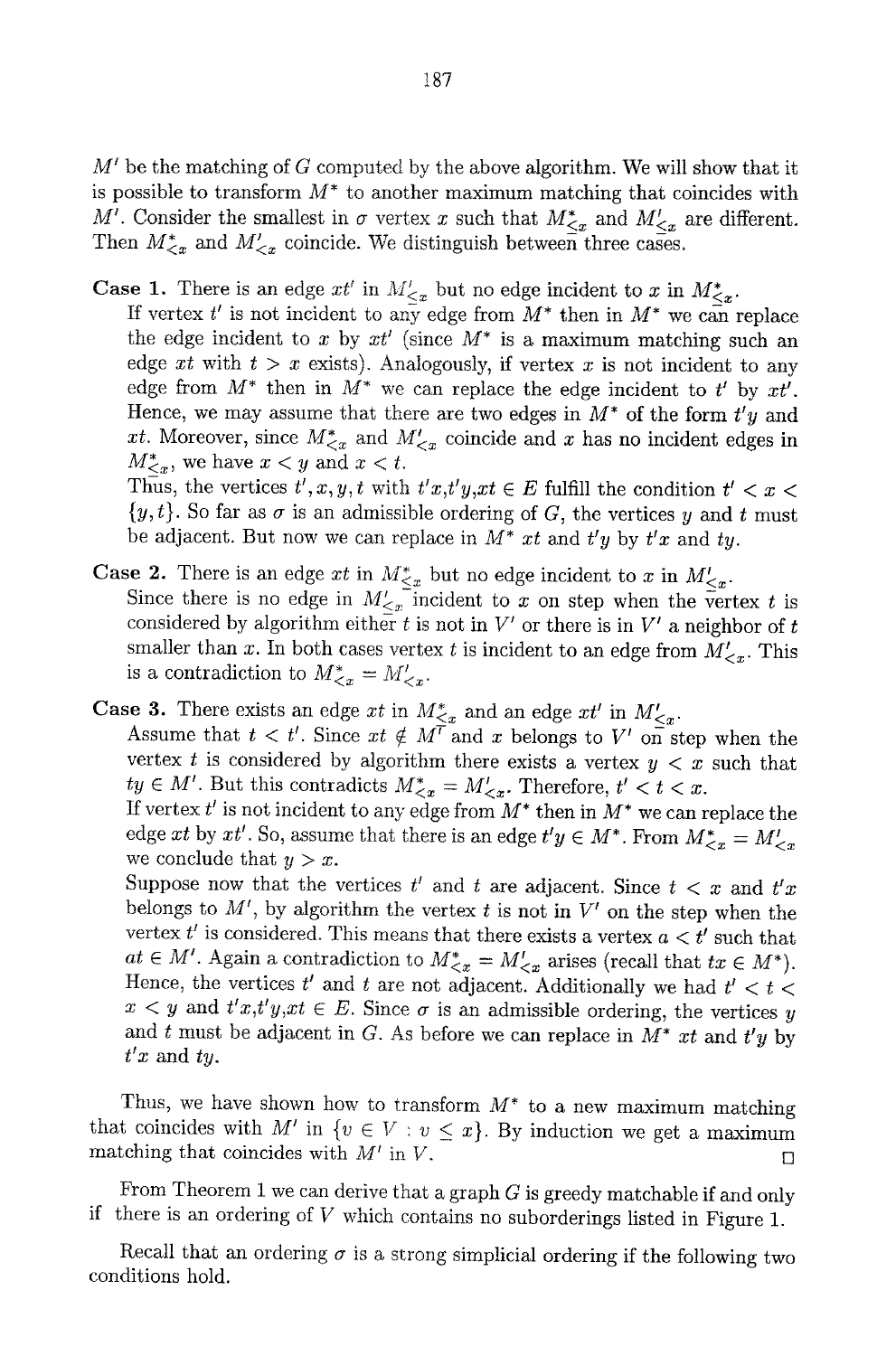- 1. If  $a < \{b, c\}$  and  $ab, ac \in E$  then  $bc \in E$ .
- 2. If  $ab, ac, bd \in E$ ,  $a < d$  and  $b < c$  then  $cd \in E$ .

If an ordering  $\sigma$  satisfies only the first condition then  $\sigma$  is called *simplicial ordering.* It is well-known that a graph G has a simplicial ordering if and only if G is *chordal,* i.e. it has no induced cycles of length greater than three (cf. [9]). An ordering satisfying only the second condition we will call *strong ordering.* 

**Definition 4.** An ordering  $\sigma$  of the vertex set of a graph G is a strong ordering *if for every four vertices*  $a, b, c, d$  *of G such that*  $ab, ac, bd \in E$ *,*  $a < d$  *and*  $b < c$ *we have cd*  $\in$  *E*.

An immediate consequence of the above theorem is the following.

Corollary 1. *Every strong ordering is a greedy matching ordering.* 

Hence, all graphs which admit a strong ordering are greedy matchable graphs. Among these graphs are also the well-known class of *chordal bipartite graphs,*  i.e. bipartite graphs having no induced cycles of length greater than four (cf. [9]). It follows from the results in [8, 1, 18] that chordal bipartite graphs are exactly those bipartite graphs that have a strong ordering.



FIGURE 2. Some subclasses of greedy matchable graphs.

The next result indicates how we can check a given ordering for admissibility.

**Theorem 2.** An ordering  $\sigma$  of the vertex set of a graph  $G$  is admissible if and *only if the following holds.*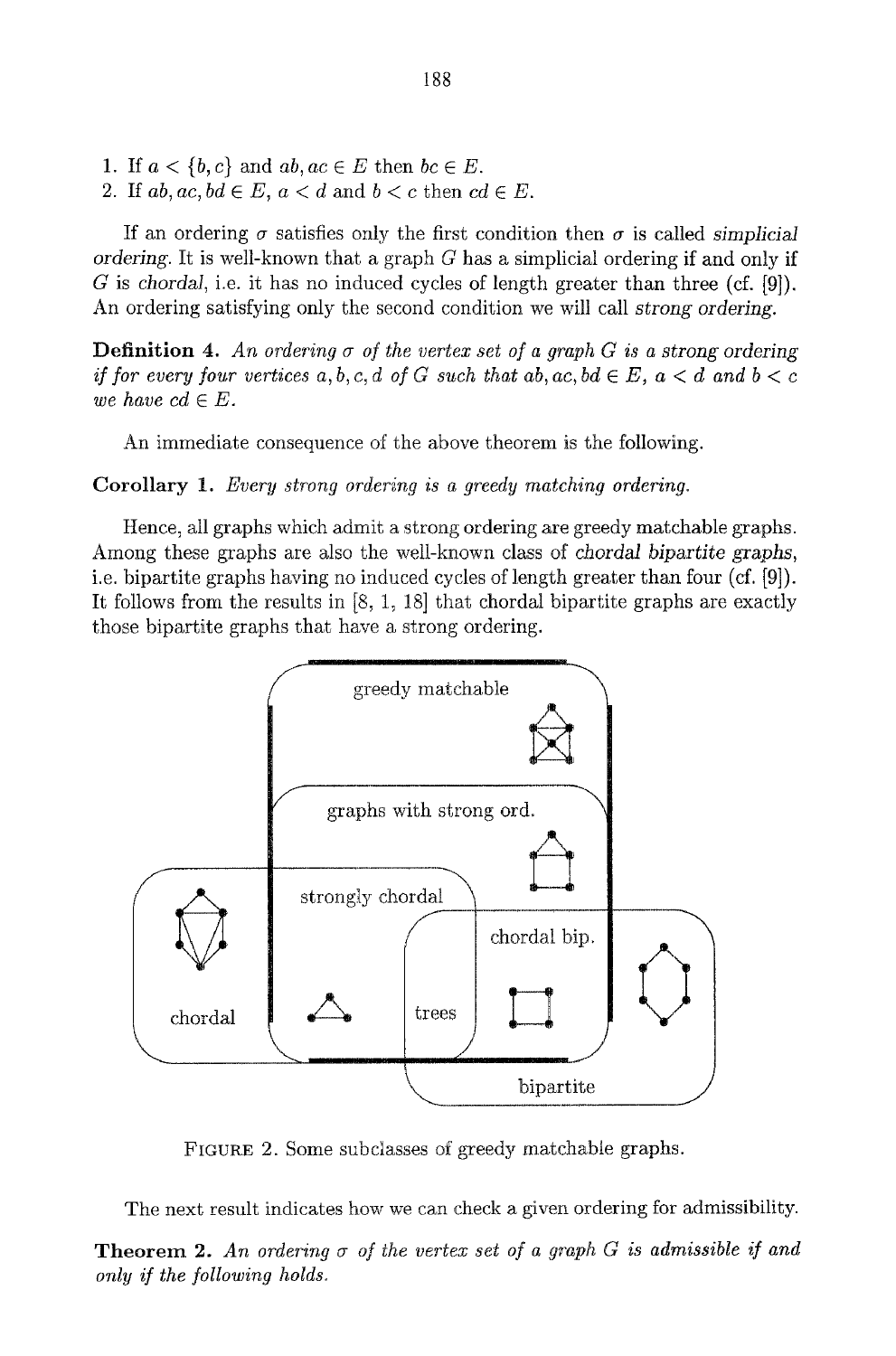- (i) If ad  $\in$  E, a  $\lt d$  and there exists a vertex  $b \in N(a) \cap N(d)$  such that  $a < b < d$  then  $cd \in E$  for every  $c \in N(a)$ ,  $c > d$ .
- *(ii)* If  $ab \in E$ ,  $a < b$  and c is the smallest neighbor of a with respect to  $\sigma$  satisfying  $c > b$  then  $cd \in E$  for every vertex  $d \in N(b)$  such that  $d < c$  and  $ad \notin E$  or  $d>c.$

#### *Proof is omitted.*

Since both these conditions can be verified in  $O(|V||E|)$  time, it can be decided in  $O(|V||E|)$  time whether a given ordering  $\sigma$  is a greedy matching ordering.

#### 3 Greedy Matchable Graphs

By  $P_k$  and  $C_k$  we denote a path and a cycle on k vertices. An induced cycle  $C_k$ with  $k > 5$  is called a *hole*. An *antihole* is the complement of a hole. We call a graph *nontrivial* if it has more than one vertex.

For a given ordering  $\sigma$  of the vertex set of a graph G, by  $G_{\geq v}$  we denote a subgraph of G induced by the set  $\{u \in V : u \ge v\}$ . A vertex v of a graph G is called *simplicial* if every two neighbors of v are adjacent, i.e. the neighborhood  $N(v)$  of v induces a complete subgraph of G. Using this notions one can give an alternative definition of simplicial orderings. An ordering  $\sigma$  is a *simplicial ordering* of G if vertex v is simplicial in  $G_{\geq v}$  for all  $v \in V$ . In [10] the notion of simpliciality was adapted for bipartite graphs. An edge *ab* of a bipartite graph G is called *bisimplicial* if  $N(a) \cup N(b)$  induces a complete bipartite subgraph of G. Analogously to this we define a simplicial edge of an arbitrary graph.

**Definition 5.** An edge ab of a graph G is simplicial if every two vertices  $v \in$  $N(a)$  and  $u \in N(b)$   $(u \neq v)$  are adjacent in G.

Lemma 1. *Every connected nontrivial induced subgraph of a greedy matchable graph has a simplicial edge.* 

**Proof.** Let  $\sigma$  be an admissible ordering of a graph G and  $F = (V', E')$  be an arbitrary connected nontrivial induced subgraph of  $G$ . Consider leftmost vertices  $a \in V'$  and  $b \in N(a) \cap V'$  with respect to  $\sigma$ . From the choice of a and b we have  $a < d$  and  $a < b < c$  for all vertices  $c \in N(a) \cap V'$  and  $d \in N(b) \cap V'$ . Moreover, if  $d < b$  then  $ad \notin E$ . Now  $cd \in E$  follows from  $a < b < \{c, d\}$ , when  $b < d$ , or from  $a < d < b < c$  and  $ad \notin E$ , when  $b > d$ .

In what follows we will need the following definition.

**Definition 6.** A pseudo-sun  $S_k$  of size k  $(k \geq 3)$  is a graph whose vertex set *can be partitioned into two sets,*  $U = \{u_1, \ldots, u_k\}$ ,  $W = \{w_1, \ldots, w_k\}$ , so that *U* forms a cycle  $C_k = (u_1, \ldots, u_k, u_1)$ , the graph induced by W has no connected *components with only two vertices, and w<sub>i</sub> is adjacent to*  $u_j$  *if and only if*  $i = j$  $or i = j + 1 \pmod{k}$ . A sun is a pseudo-sun in which U is a clique (we call it *inner clique) and W is an independent set.*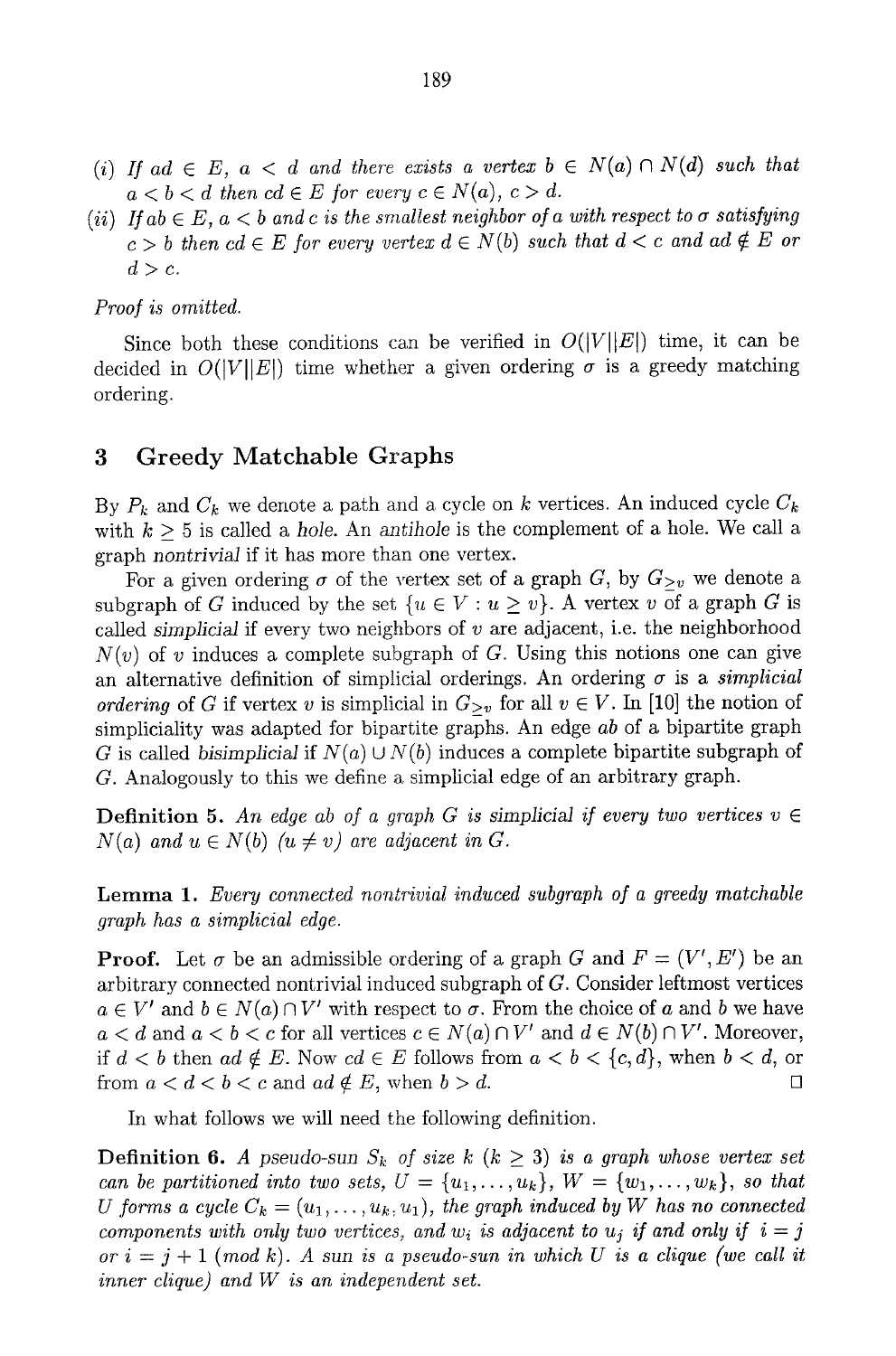

A pseudo-sun  $S_3$  (hexahedron) and suns  $S_3$  and  $S_4$  are presented in Figure 3.

FIGURE 3. Some forbidden subgraphs.

In  $[5, 8]$  it was proven that a graph G is strongly chordal if and only if it is chordal and does not contain any sun  $S_k$  as an induced subgraph. A graph is called weakly *triangulated* [11] if it has no hole or antihole as an induced subgraph.

Corollary 2. *Every greedy matchable graph is a weakly triangulated graph that does not contain pseudo-suns and graphs from Figure 4 as induced subgraphs.* 

**Proof.** Straightforward verification shows that no edge of hole or any graph from Figure 4 is simplicial. By Lemma 1, these graphs cannot be induced subgraphs of a greedy matchable graph. We will see also that no antihole and no pseudo-sun has a simplicial edge.

Consider an antihole  $C_k = (v_1, \ldots, v_k, v_1)$  with the edge set E and an arbitrary edge  $v_i v_j$ ,  $i \neq j \pm 1 \pmod{k}$ , of it. Vertices  $v_i$  and  $v_j$  divide the cycle  $C_k$  into two induced paths. Let  $v_i v_{l+1}$  be a middle edge of a longest path, and assume that  $v_l$  is closer than  $v_{l+1}$  to  $v_j$  in that path. Since  $k \geq 5$  in  $\overline{C}_k$  we have  $v_i v_i, v_i v_j, v_j v_{l+1} \in E$  but  $v_i v_{l+1} \notin E$ , that is the edge  $v_i v_j$  is not simplicial.

Now let  $S_k$  be a pseudo-sun with cycle  $C_k = (u_1, \ldots, u_k, u_1)$  and vertices  $\{w_1, \ldots, w_k\}$  of W. Consider an edge  $w_i w_j$  of  $S_k$ . By definition of pseudo-sun, vertex  $u_i$  cannot be adjacent to both  $w_{j-1}$  and  $w_{j+1}$ . Assume without loss of generality that  $w_{j+1}u_i \notin E$ . Then from  $u_i \in N(w_i)$ ,  $w_{j+1} \in N(w_j)$  and  $w_{j+1}u_i \notin E$ E it follows that the edge  $w_iw_j$  is not simplicial. Now consider the edges  $w_iu_i$ and  $w_i u_{i-1}$  of  $S_k$ . Since  $u_i w_{i+1}, u_{i-1} w_{i-1} \in E$  and  $u_i w_{i-1}, u_{i-1} w_{i+1} \notin E$  both these edges cannot be simplicial. Finally consider a possible edge  $u_i u_j$  of  $S_k$ . Since a subgraph of  $S_k$  induced by W has no connected components with only one edge, we can find a third vertex  $u_i$  in W adjacent to  $u_i$  or/and to  $u_j$ . Assume without loss of generality that  $u_i u_i \in E$ . As  $l \neq j$ , vertex  $u_l$  cannot be adjacent to both  $w_{j+1}$  and  $w_j$ . Let  $w_ju_l \notin E$ . Then again from  $u_l \in N(u_i)$ ,  $w_j \in N(u_j)$ and  $w_i u_i \notin E$  we get that the edge  $u_i u_j$  is not simplicial. This completes the proof. Ω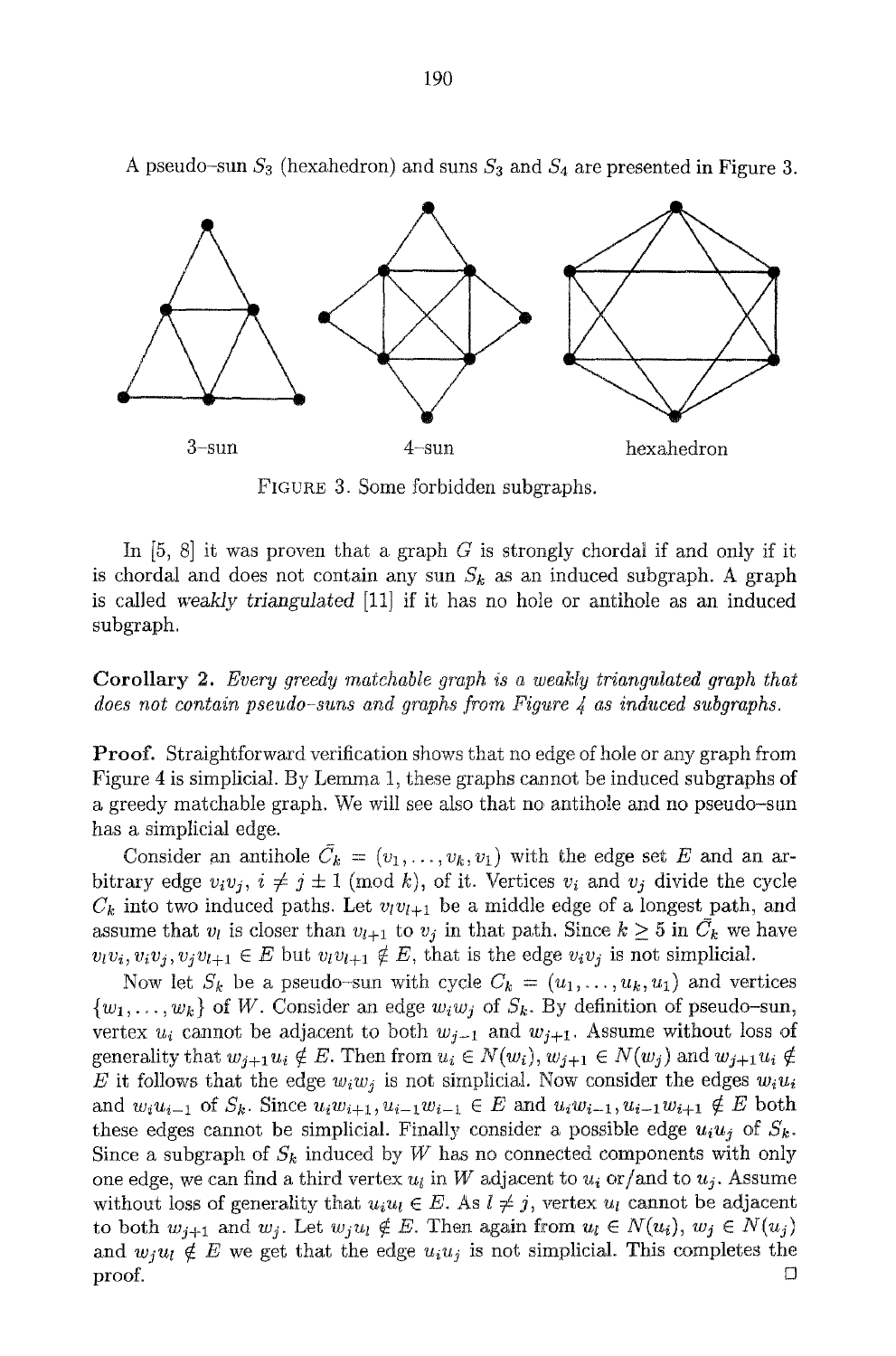

FICURE 4. More forbidden subgraphs.

It seems, simplicial edges play an important role in the structure of greedy matchable graphs. We could not find any minimal forbidden subgraph of greedy matchable graphs which has a simplicial edge. Motivating by this we formulate the following conjecture.

Conjecture. *If every nontrivial induced subgraph of a graph G has a simplicial edge, then G is a greedy matchable graph.* 

Below we will show that in two particular cases this conjecture is true.

Definition 7. *An ordering a of the vertex set of a graph G is a lexicographic ordering if the following property holds.* 

*(P* $\star$ *)* For every three vertices a, b, c with  $a < b$ , ac  $\in E$  and bc  $\notin E$  there *exists a vertex d with*  $d > c$ ,  $db \in E$  and  $da \notin E$ .

Lemma 2. *Any graph has a lexicographie ordering. Moreover, a lexicographic ordering of a graph*  $G = (V, E)$  can be produced in  $O(|V||E|)$  time.

*Proof is omitted.* In our proof we show that, for a given graph  $G = (V, E)$ , a graph theoretic variant of the algorithm, proposed by HOFFMAN, KOLEN and SAKAROVITCH in [12] for doubly lexical ordering of  $(0, 1)$ -matrices, gives a lexicographic ordering of G in  $O(|V||E|)$  time.

A house is an induced  $C_4$  with one additional vertex adjacent to exactly two adjacent vertices of  $C_4$ . A tent is an induced  $C_4$  with an additional vertex adjacent to exactly three vertices of  $C_4$  (see Figure 6).

Theorem 3. *Let G contain no induced subgraphs isomorphic to tent, house, sun, hexahedron or hole. Then every lexicographie ordering of G is a strong ordering.*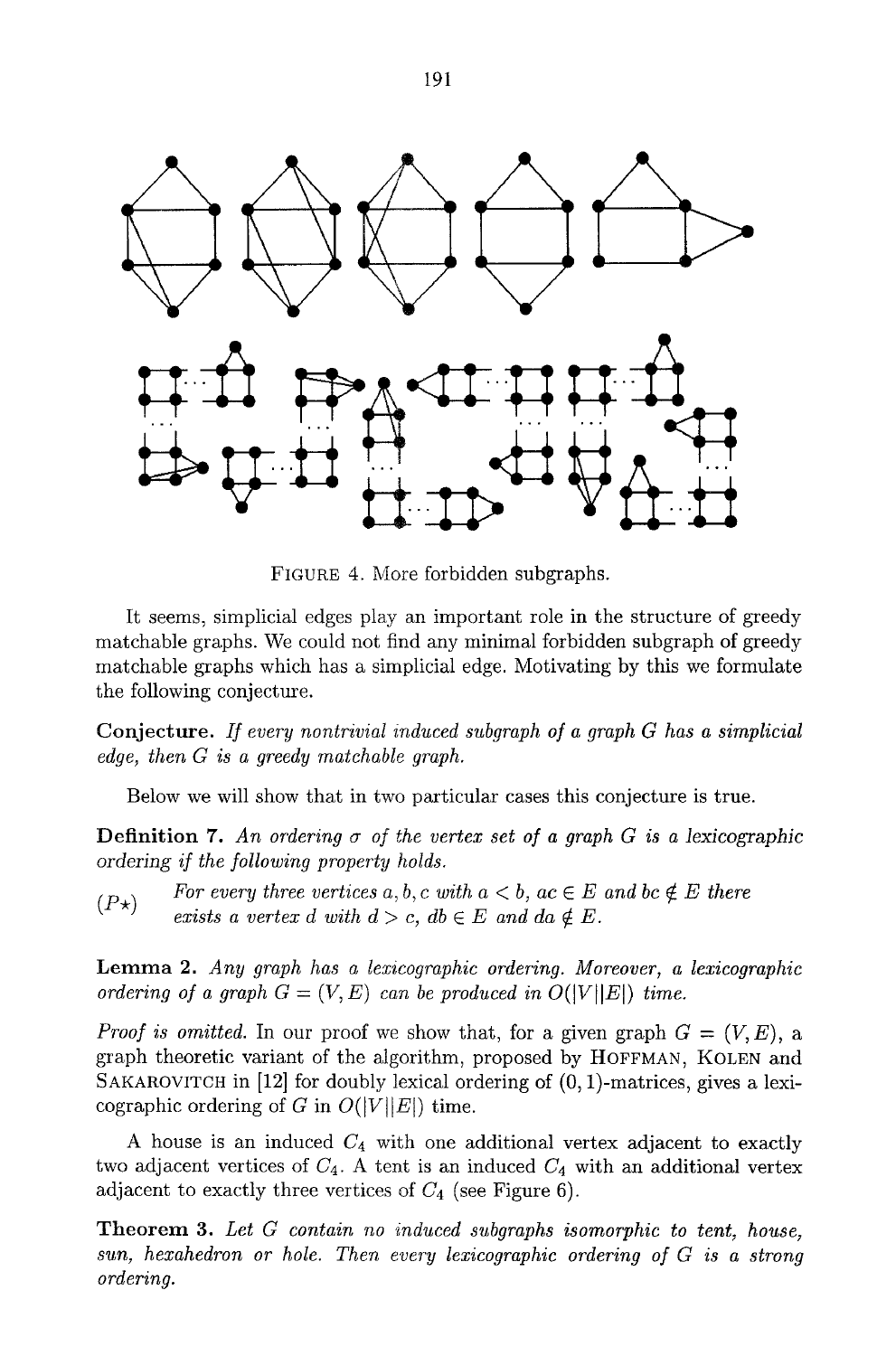#### *Proof is omitted.*

Since suns, holes and hexahedron do not have any simplicial edges, house has only one and tent has two adjacent simplicial edges, we have

Theorem 4. *If every induced subgraph of a graph G, enjoying at least two nonadjacent edges, has two nonadjacent simplicial edges, then G is a greedy matchable graph and a greedy matching ordering of G can be found in*  $O(|V||E|)$  *time.* 

Strongly chordal graphs can be characterized also by another elimination scheme [8]. A vertex v of a graph G is called *simple* if for all  $x, y \in N(v)$ ,  $N[x] \subseteq N[y]$  or  $N[y] \subseteq N[x]$  holds, i.e.  $\{N[x] : x \in N[v]\}$  is linearly ordered by inclusion. A *simple elimination ordering* of a graph  $G$  is an ordering  $\sigma$  such that vertex v is simple in  $G_{\geq v}$  for all  $v \in V$ . In [8] it is shown that G is strongly chordal if and only if G admits a simple elimination ordering. Note that a strong simplicial ordering is a simple elimination ordering  $\sigma$  such that for all  $v \in V$  in  $G_{\geq v}$  we have  $N[x] \subseteq N[y]$  whenever  $x \leq y$  in  $\sigma$  and  $x, y \in N(v)$ . Here we define a new ordering of the vertex set of a graph which has similar relation to strong orderings.

**Definition 8.** A vertex v of a graph G is quasi-simple if for all  $x, y \in N(v)$  the *following holds:* 

*1. if*  $x, y \in E$  then  $N[x] \subseteq N[y]$  or  $N[y] \subseteq N[x]$ , 2. if  $x, y \notin E$  then  $N(x) \subseteq N(y)$  or  $N(y) \subseteq N(x)$ . *A quasi-simple elimination ordering of a graph G is an ordering*  $\sigma$  *such that vertex v is quasi-simple in*  $G_{>v}$  *for all v*  $\in V$ *.* 

We will need also the following notion of a *simplicial-edge-without-vertex elimination ordering°* It generalizes the known notion of a *bisimpIicial-edgewithout-vertex elimination ordering* (see [3] and [16]) and refers to an edge elimination ordering such that no vertices are deleted in the process.

**Definition 9.** Let  $(e_1, \ldots, e_m)$  be an ordering of the edges of  $G = (V, E)$  and  $G_i = (V, E_i)$  be a subgraph of G with vertex set V and edge set  $E_i = \{e_i :$  $j \geq i$ . The ordering  $(e_1, \ldots, e_m)$  is a simplicial-edge-without-vertex elimination *ordering for G if each edge*  $e_i$  *is simplicial in*  $G_i$ *.* 

It is known from  $[3]$  (see also  $[16]$ ) that a graph G is chordal bipartite if and only if G has a bisimplicial-edge-without-vertex elimination ordering.

The next result shows that both dismantling schemes defined above characterize the graphs with strong orderings.

Theorem 5. *The following three conditions are equivalent far a graph G.* 

- (1) *G admits a strong ordering.*
- (2) *G admits a quasi-simple elimination ordering.*
- (3) *G admits a simplicial-edge-without-vertex elimination ordering.*

*Proof is omitted.* Our proof is constructive and leads to  $O(|V|^3)$  time algorithm for computing a strong ordering of C.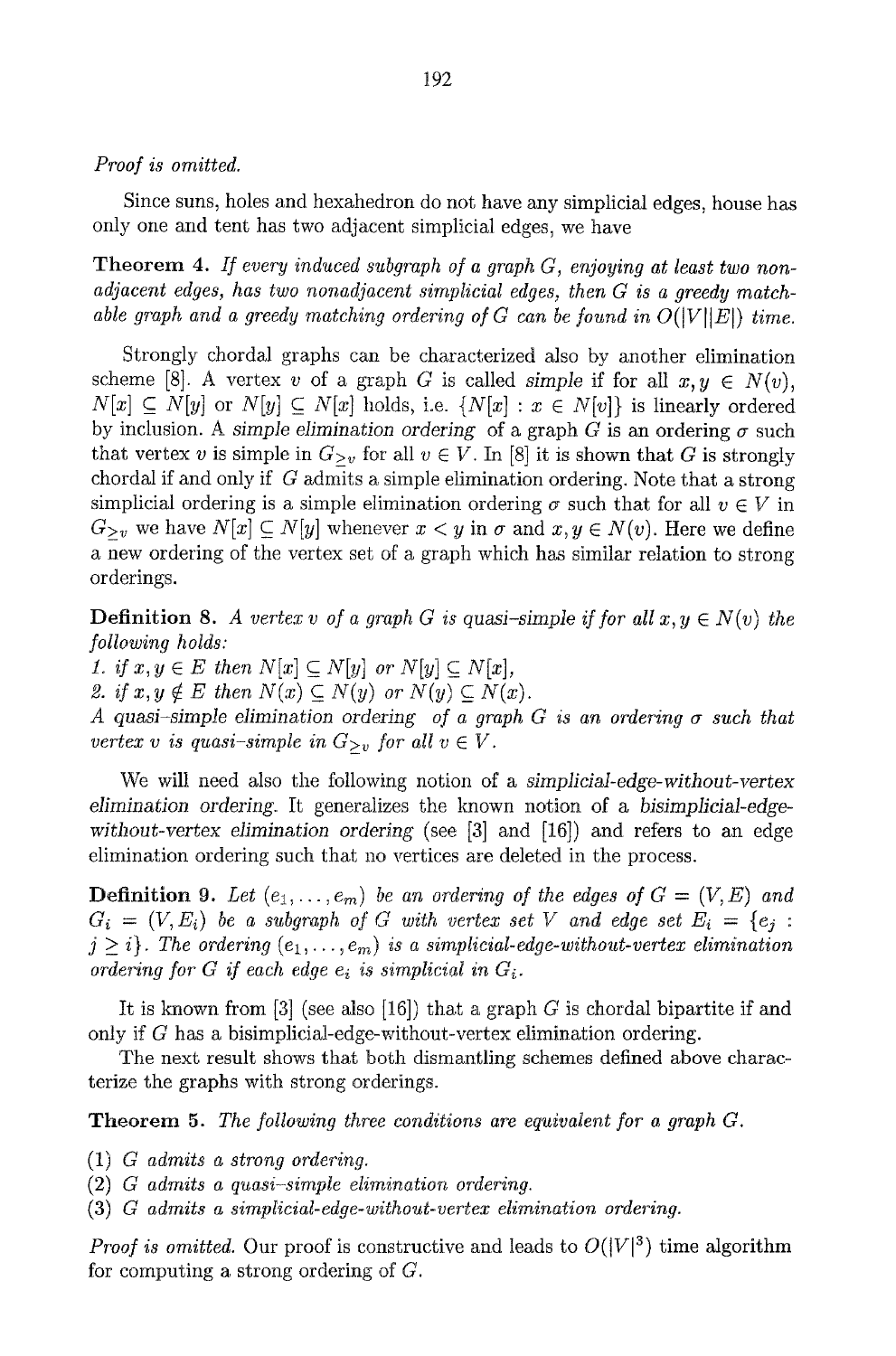Theorem 6. *Every graph G that has a simplicial-edge-without-vertex elimination ordering is a greedy matchable graph and a greedy matching ordering of G can be found in*  $O(|V|^3)$  *time.* 

A greedy matchable graph that does not have any simplicial-edge-withoutvertex elimination ordering is given in Figure 5. It has only one simplicial edge. After removing this edge we get a sun  $S_3$  which is not a greedy matchable graph by Corollary 2.



FIGURE 5. A greedy matchable graph that does not have any simplicial-edge-without-vertex elimination ordering.

## 4 More Subclasses

Here we describe two subclasses of greedy matchable graphs where greedy matching orderings can be found more efficiently. One of these subclasses contains both strongly chordal and chordal bipartite graphs. It is well-known [18, 23] that for these graphs any lexical ordering of LUBIW [18], defined below, is a strong ordering and hence strong orderings for these graphs can be produced in  $O(min\{|V|^2, |E|\log|V|\})$  time [19, 23]. Note that strongly chordal graphs are exactly the class of chordal greedy matchable graphs, while chordal bipartite graphs are exactly bipartite greedy matchable graphs.

In what follows we will use properties :

- (P0) If  $a < b$  and  $ac \in E$  and  $bc \notin E$  then there exists a vertex d such that  $c < d$ ,  $d \in N(b) \cup \{b\}$  and  $da \notin E$ .  $(d = b$  is allowed.)
- (P1) If  $a < b < c$  and  $ac \in E$  and  $bc \notin E$  then there exists a vertex d such that  $c < d$ ,  $db \in E$ ! and  $da \notin E$ .

Evidently,  $(P1)$  is a relaxation of  $(P0)$  and  $(P0)$  is a relaxation of  $(P<sub>\star</sub>)$ . It is well-known that any ordering of a graph  $G$  produced by Lexicographic Breadth-First-Search (LexBFS [22]) has property  $(P1)$  (cf. [9]). Moreover, any ordering with property  $(P1)$  can be produced by LexBFS as shown in [4]. Recall that LexBFS orders vertices of a graph by assigning numbers from  $n = |V|$  to 1 in the following way: assign the number  $k$  to a vertex  $v$  (as yet unnumbered) which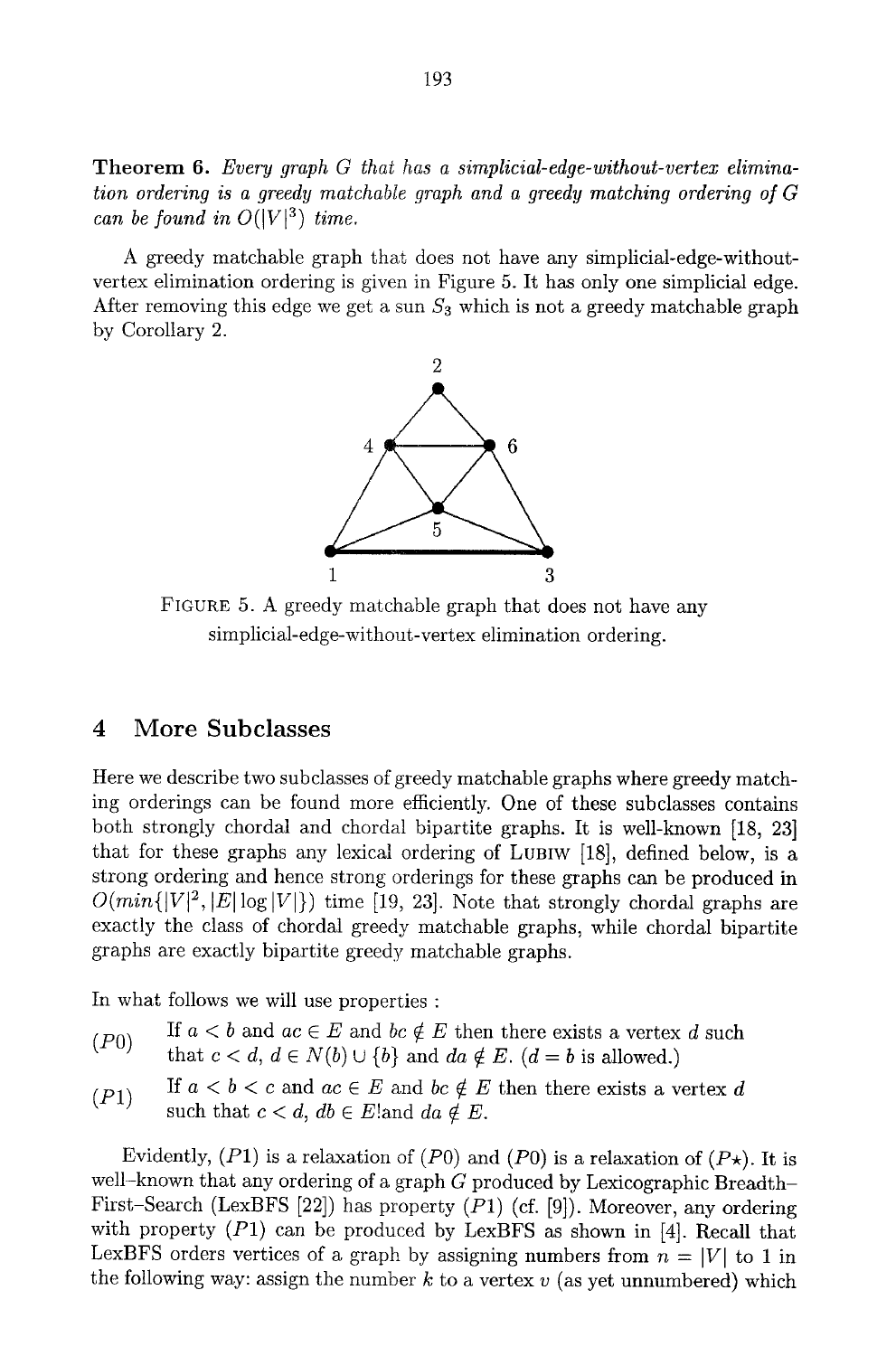has lexically largest vector  $(s_i : i = n, n-1, \ldots, k+1)$ , where  $s_i = 1$  if v is adjacent to the vertex numbered i, and  $s_i = 0$  otherwise.

**Definition 10.** An ordering  $\sigma = (v_1, v_2, \ldots, v_n)$  of the vertex set of a graph G *is called a LexBFS-ordering if it satisfies the property (P1). If*  $\sigma$  *satisfies the* property  $(P0)$  then it is called a lexical ordering of  $G$ .

Note that for a given graph  $G$ , a LexBFS-ordering of  $G$  can be generated by LexBFS in linear time [9] while to date the fastest method - doubly lexical ordering of the (closed) neighborhood matrix of  $G$  [18] – producing a lexical ordering of G takes  $O(|E|\log|V|)$  [19] or  $O(|V|^2)$  [23] time. Notice that every lexical ordering of a graph is a LexBFS-ordering but not conversely.

Simplicial vertex can be defined also as a vertex which is not midpoint of an induced P3. In [15] this notion was relaxed: A vertex is *semi-simplicial* if it is not a midpoint of an induced  $P_4$ . An ordering  $\sigma$  is a *semi-simplicial ordering* if vertex v is semi-simplicial in  $G_{\geq v}$  for all  $v \in V$ . In [15] (see also [7]) the authors characterized the graphs for which every LexBFS-ordering is a semi-simplicial ordering as the HHD-free graphs, i.e. the graphs which contain no house, hole and domino as an induced subgraph (cf. Figure 6). We will use this fact in what follows.



FIGURE 6. Orderings produced by LexBFS that are not admissible.

Lemma 3. *Let G contain no induced subgraphs isomorphic to tent, house, domino, hexahedron or hole, and let*  $\sigma$  be a LexBFS-ordering (or a lexical ordering) *of G. For every four vertices a, b, c, d of G such that ab, ac, bd*  $\in E$  and  $\{a, b\}$  <  ${c, d}$ , we have  $cd \in E$ .

Proof. We prove the assertion for LexBFS-ordering only. This is enough because every lexical ordering of a graph  $G$  is a LexBFS-ordering of  $G$ . Assume that  $cd \notin E$  for some vertices  $a, b, c, d$  with  $ab, ac, bd \in E$  and  $\{a, b\} < \{c, d\}.$ We may suppose that  $a < b$ . Then  $cb \in E$  or  $ad \in E$  since a is a semi-simplicial vertex in  $G_{\geq a}$ .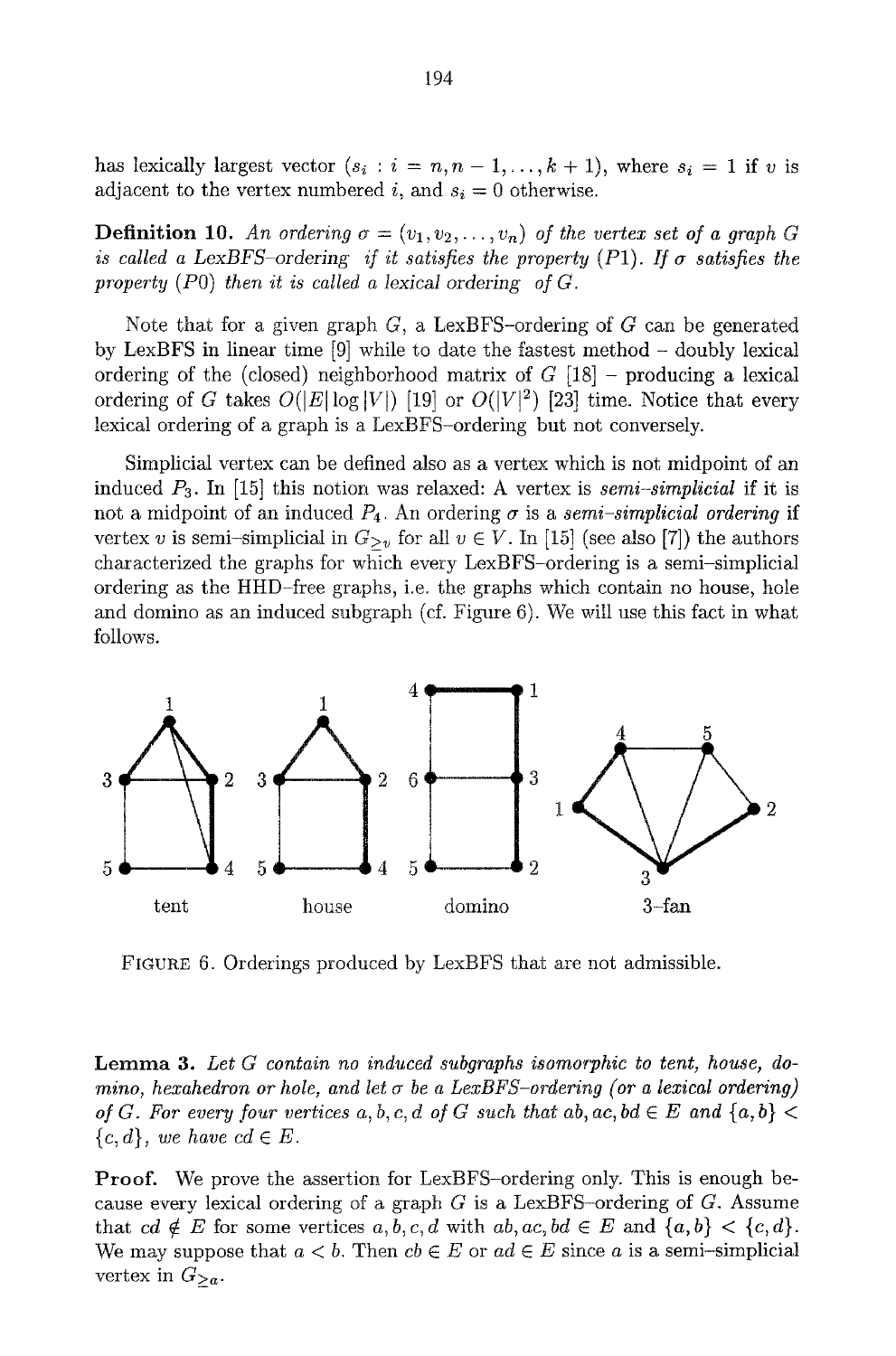If  $cb \notin E$  then  $ad \in E$ , and applying  $(P1)$  to  $a < b < c$  yields a vertex  $t > c$ adjacent to b but not to a. From semi-simpliciality of a we have  $ct \in E$ . But now the vertices  $a, b, c, d, t$  induce a house or a tent, a contradiction. Therefore, c and b are adjacent.

If  $d < c$  then (P1) applied to  $b < d < c$  gives a vertex  $t > c$  adjacent to d but not to b. Since the vertex b is minimal in the path formed by  $c, b, d, t$  it cannot be a middle vertex of an induced P4. Hence, *tc* is an edge of G. To avoid a house and a tent we must have  $at, ad \in E$ . Now we can apply  $(P1)$  to  $a < d < c$ yielding a vertex  $s > c$  adjacent to d but not to a. Note that  $s \neq t$ . Again, using semi-simpliciality of b in  $G_{\geq b}$ , we obtain  $sc \in E$  or  $sb \in E$ . If  $sc \in E$ then  $sb \in E$ , otherwise we get a tent. So, in every case the vertices s and b are adjacent. To avoid a house and a possible tent formed by  $c, b, d, t, s$  we must have both edges *sc* and *st.* Now the vertices *c, b, d, t, s* and a induce a hexahedron, a contradiction.

Thus,  $d > c$ . Applying (P1) to  $b < c < d$  we will get a vertex  $t > d$  adjacent to c and not to b. From semi-simpliciality of b in  $G_{\geq b}$  the vertices t and d must be adjacent. To avoid a house and a tent we must have  $at, ad \in E$ . Now we apply (P1) to  $a < b < t$  and find a vertex  $s > t$  adjacent to b and not to a. From semi-simpliciality of a in  $G_{\geq a}$ , we have  $ts \in E$ . Furthermore,  $cs \in E$  and  $sd \in E$ , otherwise we obtain a tent induced by  $\{c, a, b, s, t\}$  or by  $\{d, a, b, s, t\}.$ But then all vertices together induce a hexahedron, a contradiction.

This settles the proof.  $\Box$ 

The following theorem gives a characterization of those greedy matchable graphs for which every LexBFS-ordering is a greedy matching ordering.

#### Theorem 7. *Any LexBFS-ordering of a graph G is a greedy matching ordering if and only if G does not contain an induced subgraph isomorphic to tent, house, domino, 3-fan, hexahedron or hole.*

**Proof.** Suppose that  $G$  has no induced subgraphs isomorphic to tent, house, domino, 3-fan, hexahedron or hole, but however  $\sigma$  produced by LexBFS is not a greedy matching ordering. Then we can find four vertices *a, b, c, d* in G such that  $ab, ac, bd \in E$ ,  $a < d < b < c$ ,  $ad \notin E$  and  $cd \notin E$ . Note that the case when  $\{a, b\} < \{c, d\}$  is handled by Lemma 3. Again from semi-simpliciality of a in  $G_{\geq a}$  we conclude that  $cb \in E$ . Property (P1) applied to  $a < d < c$  gives a vertex  $t > c$  adjacent to d but not to a. Since the vertex d is minimal in the path formed by c, b, d, t this path cannot be induced, i.e.  $tb \in E$  or  $tc \in E$  holds in G. If *tb*  $\notin E$  then  $tc \in E$  and we obtain a house. Therefore, *tb* must be an edge, and the vertices  $a, b, c, t$  fulfill conditions  $ab, ac, bt \in E$  and  $\{a, b\} < \{c, t\}.$ By Lemma 3,  $ct \in E$ . Hence, we have constructed in G an induced 3-fan that is impossible.

By Corollary 2, for the converse we need to show only that the graphs from Figure 6 must be forbidden. Assume that G contains a house or a tent as an induced subgraph. We start LexBFS with the vertex labeled by 5 in Figure 6 yielding number *n*. Let  $k, l, s$  and t be the numbers of vertices 4, 3, 2 and 1, respectively. Since vertices 2 and 1 are not adjacent to 5 but 4 and 3 are adjacent,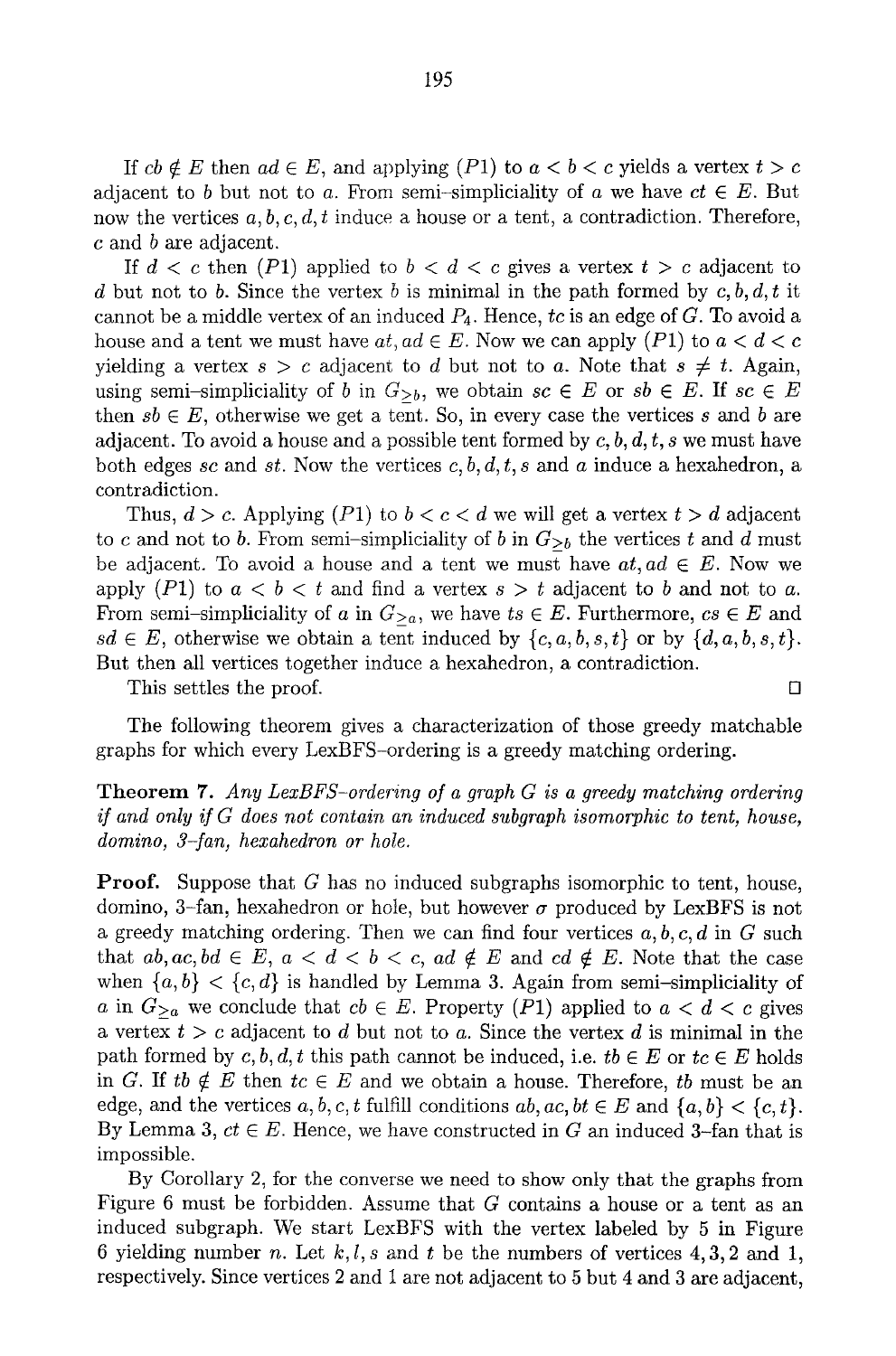we get  $\{t, s\} < \{k, l\}$ . From  $kl \notin E$  we conclude that the obtained LexBFSordering is not a greedy matching ordering. Now assume that G contains a 3-fan. We start LexBFS with the vertex labeled by 5 yielding number  $n$ . Now we may number vertex 4 by  $n-1$  and vertex 3 by  $n-2$ . Let k and l be the numbers of vertices 2 and 1, respectively. By the rules of LexBFS we get  $k > l$ . Since  $l < k < n-2 < n-1$ ,  $kl \notin E$  and the vertices  $n-1$  and k are not adjacent, this LexBFS-ordering is not a greedy matching ordering. Finally assume that G contains a domino. We start LexBFS with the vertex labeled by 6 yielding number n. Then we may number vertex 5 by  $n-1$ . Let  $k, l, s$  and t be the numbers of vertices 4, 3, 2 and 1, respectively. By the rules of LexBFS we get  $t < s < \{k, l\}$ . Suppose that we cannot number vertex k before vertex l in this LexBFS-ordering. Then  $l > k$  and there exists a vertex v such that  $v > l$ ,  $vl \in E$ and  $vk \notin E$ . Since  $v > l$  by the rules of LexBFS we must have  $vn \in E$ . But now the vertices  $n, k, l, t$  and v induce either a hose or a tent. This contradicts to the proof above. So, we may number the vertex k before l and get  $t < s < l < k$ . Since  $st, sk \notin E$  again the obtained LexBFS-ordering is not a greedy matching ordering.  $\Box$ 

The graphs that do not contain house, hole, domino and 3-fan as induced subgraphs are known as *distance-hereditary graphs* [13]. *Ptolemaic graphs* are exactly the chordal distance-hereditary graphs [141 while *bipartite (6,2)-chordal graphs* are the bipartite distance-hereditary graphs [2].

Corollary 3. *Let G be a ptolemaic graph, or a bipartite (6,2)-chordal graph, or a distance-hereditary graph without induced subgraphs isomorphic to tent and hexahedron. Then a maximum matching of G can be computed in linear time.* 

Denote by  $S_k^-$  the graph isomorphic to sun  $S_k$  without one vertex from the independent set  $W$  (see Definition 6).

Theorem 8. *Any lexieal ordering of a graph G is a greedy matching ordering if G does not contain an induced subgraph isomorphic to tent, house, domino, sun, hexahedron or hole.* 

Proof. By contradiction, as in the proof of Theorem 7 we will find four vertices  $x_1, y_1, y_2, x_2$  in G such that  $x_1y_1, x_1y_2, y_1x_2 \in E$ ,  $x_1 < x_2 < y_1 < y_2, x_1x_2 \notin E$ and  $y_2x_2 \notin E$ . We may choose these vertices  $x_1, y_1, y_2, x_2$  with maximal sum  $\Sigma = x_1 + y_1 + y_2 + x_2$  of their numbers in  $\sigma$ .

Repeating the arguments of the proof of Theorem 7 (we need only to replace  $(P1)$  by  $(P0)$  and  $a, b, c, d, t$  by  $x_1, y_1, y_2, x_2, y_3$ , respectively), we can construct in G an induced 3-fan  $(S_3^-)$  formed by  $x_1, y_1, y_2, x_2, y_3$  with inner clique  $\{y_1, y_2, y_3\}$ , independent set  $\{x_1, x_2\}$  and  $x_1 < x_2 < y_1 < y_2 < y_3$ . We may choose the vertex  $y_3$  with  $y_3 > y_2, y_3x_2 \in E$  and  $y_3x_1 \notin E$  rightmost in  $\sigma$ .

In what follows we show how to extend this  $S_3^-$  to an induced  $S_4^-$ . Since  $y_1 < y_2$  and  $x_2y_1 \in E$  but  $x_2y_2 \notin E$  we can apply (P0) and get a vertex  $x_3 > x_2$  adjacent to  $y_2$  and not to  $y_1$ . Note that  $x_3 \neq y_2$ . The vertices  $x_3$ and  $y_3$  are not adjacent, for otherwise we would have a 3-sun or a house or a tent as an induced subgraph (it depends on adjacency between  $x_3$  and  $x_1, x_2$ ).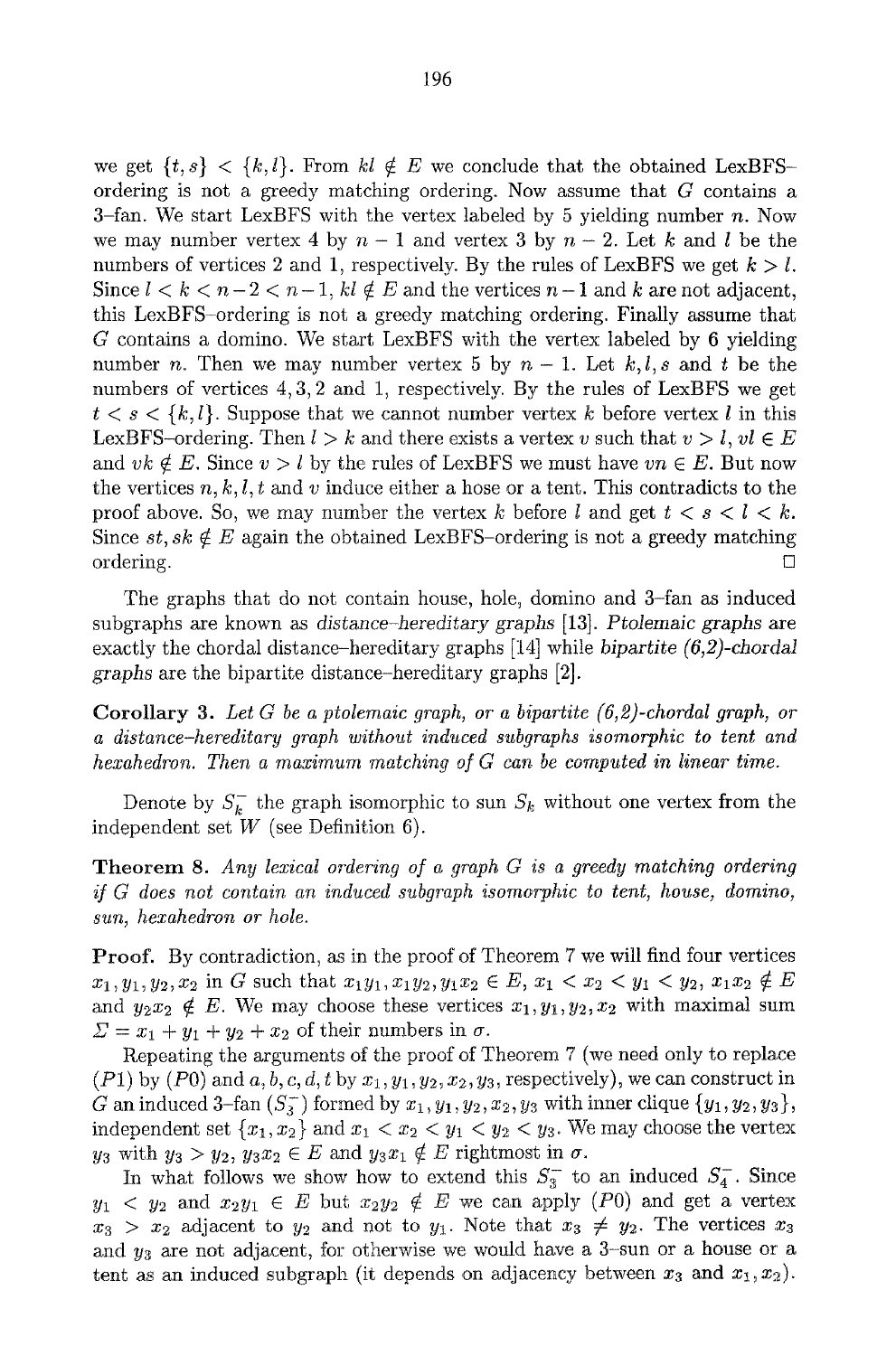We claim that  $x_3 \leq y_1$ . Indeed, if  $x_3 > y_1$  then either  $y_1 \leq x_3 \leq y_2 \leq y_3$  or  $y_1 < y_2 < \{x_3, y_3\}$ . Since  $y_1y_2, y_1y_3, y_2x_3 \in E$  and  $x_3y_1 \notin E$  we obtain  $x_3y_3 \in E$ from maximality of  $\Sigma$  (note that  $x_1 + y_1 + y_2 + x_2 < y_1 + y_2 + y_3 + x_3$ ) or by Lemma 3, respectively. But this is impossible. Hence,  $x_3 < y_1$ .

Now we apply (P0) to  $x_2 < x_3 < y_3$  yielding a vertex  $y_4 > y_3$  adjacent to  $x_3$ and not to  $x_2$ . We choose the vertex  $y_4$  rightmost in  $\sigma$ . Since  $\{x_3, y_2\} < \{y_3, y_4\},\$ by Lemma 3,  $y_3$  and  $y_4$  are adjacent. Moreover, to avoid a house or a tent formed by  $\{y_1, y_2, y_3, y_4, x_3\}$  or a 3-sun formed by  $\{y_1, y_2, y_3, y_4, x_1, x_2\}$ , we must have  $y_2y_4, y_1y_4 \in E$ . The vertices  $y_4$  and  $x_1$  cannot be adjacent. For otherwise, from  $x_1 < x_2 < y_1 < y_4$ ,  $x_1x_2 \notin E$  and maximality of  $\Sigma$  we would get  $y_4x_2 \in E$  that is impossible. Furthermore,  $x_3x_1, x_3x_2 \notin E$  because induced house and tent are forbidden subgraphs for G.

Thus, we have constructed in G an induced  $S_4^-$  with inner clique  $\{y_1, y_2, y_3,$  $y_4$ , independent set  $\{x_1, x_2, x_3\}$  and  $x_1 < x_2 < x_3 < y_1 < y_2 < y_3 < y_4$ .

Next we show how to extend induced  $S_{k-1}^-$  to an induced  $S_k^-$  for an arbitrary  $k \geq 5$  (this is done in the full version). Since we deal with finite graphs, a contradiction arises. []

Notice that the class of graphs described in Theorem 8 does not contain all chordal bipartite graphs. To get a greedy matching ordering for such a graph we have to apply the doubly lexical ordering method to the bipartite adjacency matrix instead to the neighborhood matrix, as in the case of general graphs[18, 16].

As far as the orderings of the first three graphs presented in Figure 6 are lexical but not admissible, we can conclude

*For every induced subgraph F of a graph G any lexical ordering is a greedy matching ordering if and only if G does not contain an induced*   $subgraph$  isomorphic to tent, house, domino, sun, hexahedron or hole.

Summarizing we have

Corollary 4. *For a graph G that does not contain an induced subgraph isomorphic to tent, house, domino, sun, hexahedron or hole, a maximum matching can be computed in time*  $O(min\{|V|^2, |E| \log |V|\})$ *. If G is given together with a lexical ordering then a maximum matching of G can be computed in linear time.* 

Acknowledgement. The author is grateful to Andreas Brandstädt and Jeremy Spinrad for many useful discussions. Thanks also to anonymous referees for constructive comments.

### **References**

- 1. R.P. ANSTEE and M. FARBER, Characterizations of totally balanced matrices, J. *Algorithms,* 5 (1984), 215-230.
- 2. G. AUSIELLO, D. D'ATRI and M. MOSCARINI, Chordality properties on graphs and minimal conceptual connections in semantic data models, J. Computer and *System Sciences,* 33 (1986), 179-202.